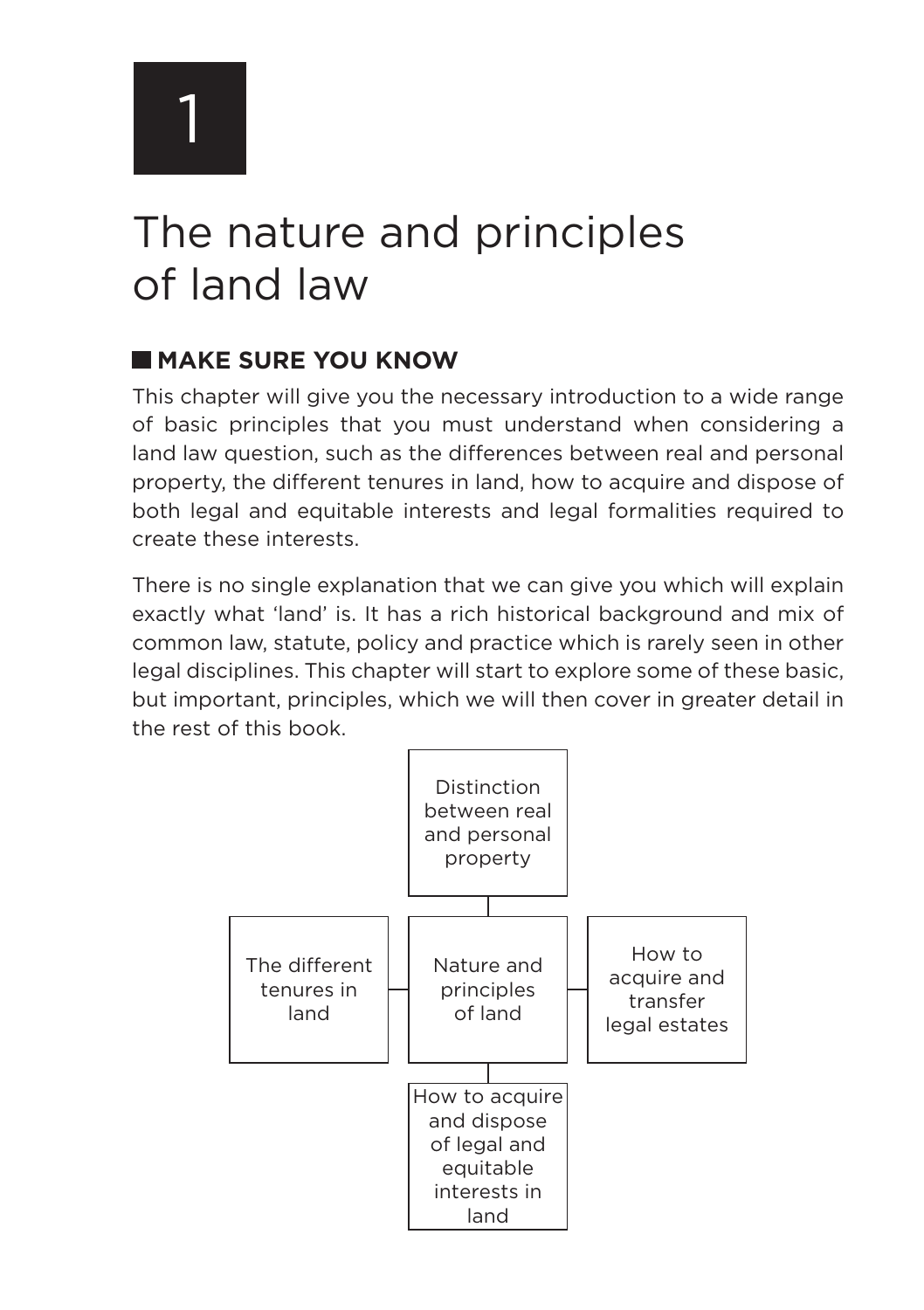# **SQE ASSESSMENT ADVICE**

As you work through this chapter, remember to pay particular attention in your revision to:

- the distinction between real property and personal property/chattels
- different ways in which land can be owned
- how to acquire and transfer legal estates in land
- how to acquire and dispose of legal and equitable interests in land.

# **WHAT DO YOU KNOW ALREADY?**

Try answering these questions before reading this chapter. If you find some difficult or cannot remember the answers, make a note to look more closely at that during your revision.

1) True or false? If you own a piece of land, you are entitled to take anything from that land, including gas, oil or water.

# [The definition of land, page 4]

- 2) You have been contacted by Ebony who has recently purchased a property in the Derwent Valley, which is surrounded by around two acres of woodland, all of which are contained within her title deeds. She is extremely concerned that a local photography company are flying over her property and she is aware they are taking pictures of her woodland and she wants to stop them. Which of the following is true in relation to her property law rights?
	- a) As the woodland area is contained within Ebony's title deeds then she must inform the photography company that she does not give permission for them to fly over her land.
	- b) When someone purchases land, they purchase everything 'reaching up to the very heavens'. Ebony can file a trespass claim against the photography company, which on this basis would be successful.
	- c) There is nothing Ebony can do to stop the photography company taking pictures, but they have no right to sell them without her permission. Ebony will be entitled to any profits from any sales they make.
	- d) Ebony's legal rights in the property will only extend to such a height as is necessary for her ordinary enjoyment of the land. Any aircraft flying above that height would not be trespassing on the land.
	- e) Case law indicates that light aircraft flying at below 8,000ft will be classed as trespassing upon land. Ebony would need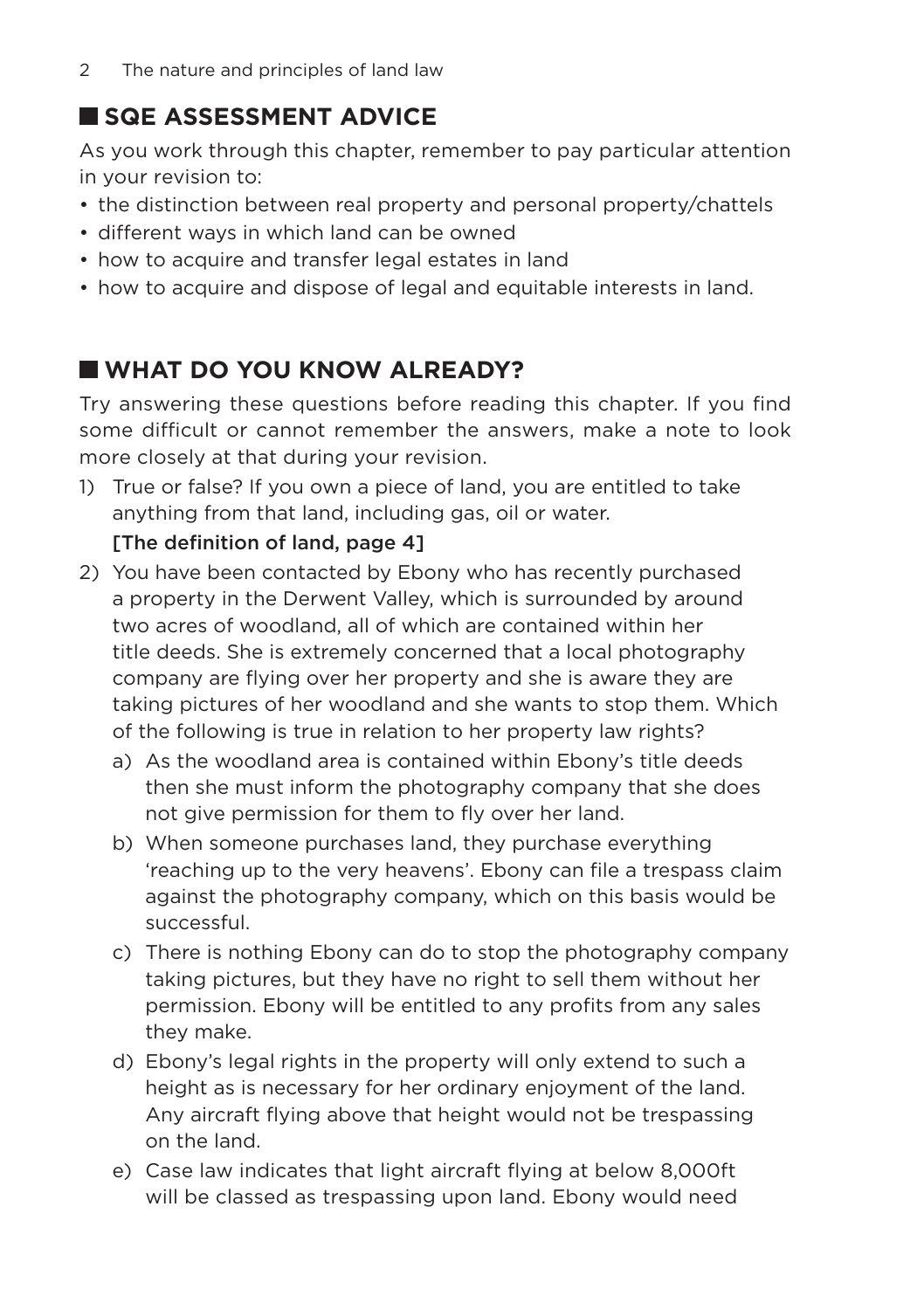to obtain proof of the distance the photography company are flying at before she can assert her legal rights for trespass on her land.

## [The definition of land: Airspace, page 5]

3) True or false? A fixture is anything which is part of the land and that could only be removed by demolishing or causing damage to the same.

#### [Fixtures and chattels, page 6]

- 4) James and Nicola have recently purchased a house together. They both contributed equally to the purchase price with a small contribution from a mortgage company. They are both named on the title deeds as the legal owners. What type of interest do they have in this property?
	- a) They both have a legal and equitable interest in the property.
	- b) They only have a legal interest as they are named on the title deeds.
	- c) They only have an equitable interest due to their equal contribution. The legal interest will be in the name of the mortgage company.
	- d) James will have a legal interest and Nicola will have an equitable interest.
	- e) Nicola will have a legal interest and James will have an equitable interest.

# [The distinction between legal and equitable estates in land, page 8]

5) True or false? Restrictive covenants are always legal interests in land and permanently binding on future owners.

[Legal interests in land, page 10]

# **WHAT IS LAND?**

There is no specific definition of what would encompass all 'land'. One definition has been provided by the Law of Property Act 1925 (LPA 1925) but before we consider this, a sensible starting point would be to break 'land' down into two separate components and consider the distinction between real property and personal property. The LPA 1925 does not provide clarity between these two types of property, but it does give us some important terms that we will consider throughout this chapter.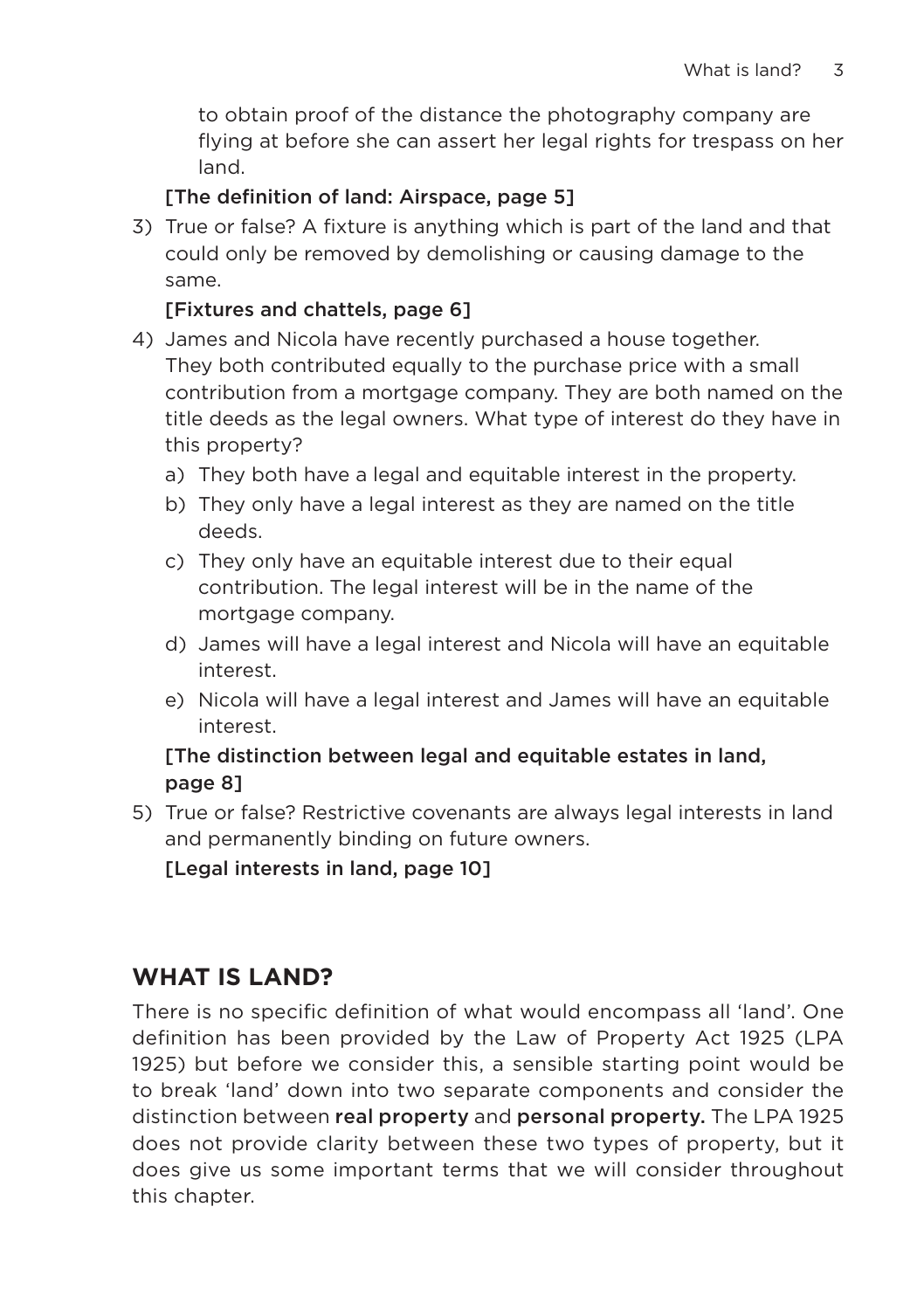# **Key term: real property**

Real property relates to all property which is generally considered to be immovable. So, this would be the land itself, but it also relates to any third-party rights in the land.

# **Key term: personal property**

Personal property relates to anything which is not the 'real' property, so anything that could be moved.

# The definition of land

We can now consider the partial definition of land that is provided for by the LPA 1925 which is as follows:

'Land' includes land of any tenure, and mines and minerals, whether or not held apart from the surface, buildings or parts of buildings … and other corporeal hereditaments; … and other incorporeal hereditaments, and an easement, right, privilege, or benefit in, over, or derived from land; … and 'mines and minerals' include any strata or seam of minerals or substances in or under any land, and powers of working and getting the same …; and 'hereditament' means any real property which on an intestacy occurring before the commencement of this Act might have devolved upon an heir.

So, as you can see, this could be quite confusing if read without a greater understanding of what 'land' can consist of. We shall break this down further as follows:

# *Land of any tenure*

This means land which is freehold or leasehold. We will consider these in greater detail in Chapter 4 and Chapter 5.

# *Mines and minerals*

This is usually considered with an old Latin maxim translated to 'he who owns the land owns everything reaching up to the very heavens and down to the depths of the earth'; however, that does not give the owner unlimited rights and the courts and statute have set out some exceptions to this. Any coal, natural gas or oil beneath the land are deemed, by statute, to be the property of the Crown.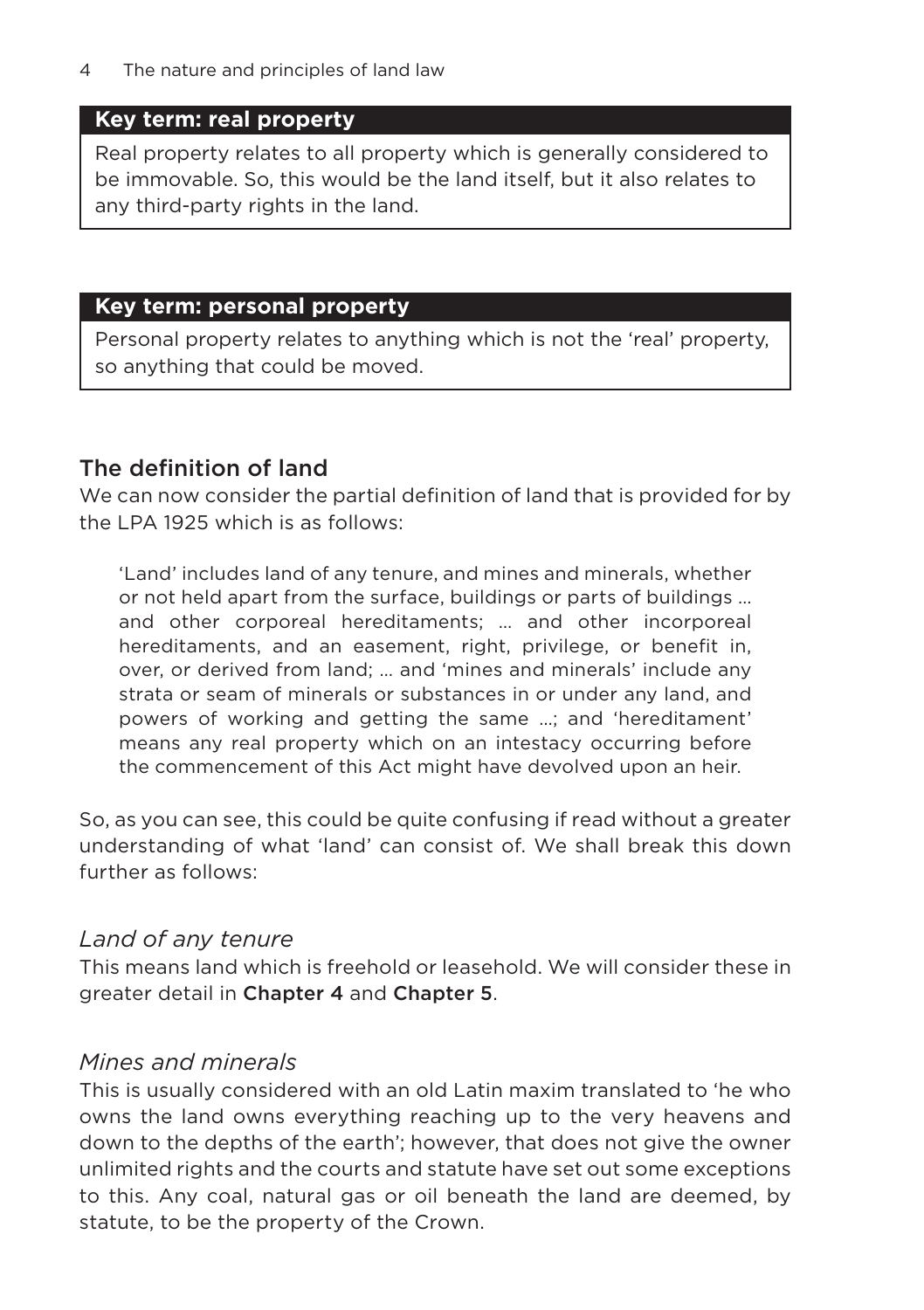#### **Revision tip**

Fracking is something which is generating increasing concern with the public and as such, it is something that is now regularly raised with practitioners. This falls within a 'mine and mineral' so knowing who owns or has the rights to these is necessary to advise a client on these issues.

## *Airspace*

This is another important consideration when looking at who owns the 'land' above the physical property. The courts have given clarification on the Latin maxim: 'he who owns the land owns everything reaching up to the very heavens and down to the depths of the earth', when considering cases relating to airspace and actions of trespass. Practice example 1.1 gives an example of this.

## **Practice example 1.1**

The owner of a large country estate has brought an action in trespass against a local company for flying over and taking photographs of his land. Does the airspace form part of the claimant's land?

These are the facts of *Bernstein v Skyviews* [1978] and the judge held that the owners' rights in the airspace above the land extended 'to such height as is necessary for the ordinary use and enjoyment of his land'. Above this height the landowner has no more rights than the public as aircraft flying at a normal height do not trespass upon land. The claimant lost the case.

# *Corporeal hereditaments*

This is an old expression, but it simply means 'any real property having a physical form'. The hereditaments part simply means 'something that can be inherited'. Historically, for inheritance purposes it was essential for parties to establish the extent of real property. This would not only include the actual buildings on the land, but any other tangible items such as plants, animals, water and fixtures. Fixtures will be considered separately in this chapter.

#### **Revision tip**

When revising, keep in mind these distinctions:

• Plants: 'Land' will include any plants, trees and flowers that are attached to it and form part of it.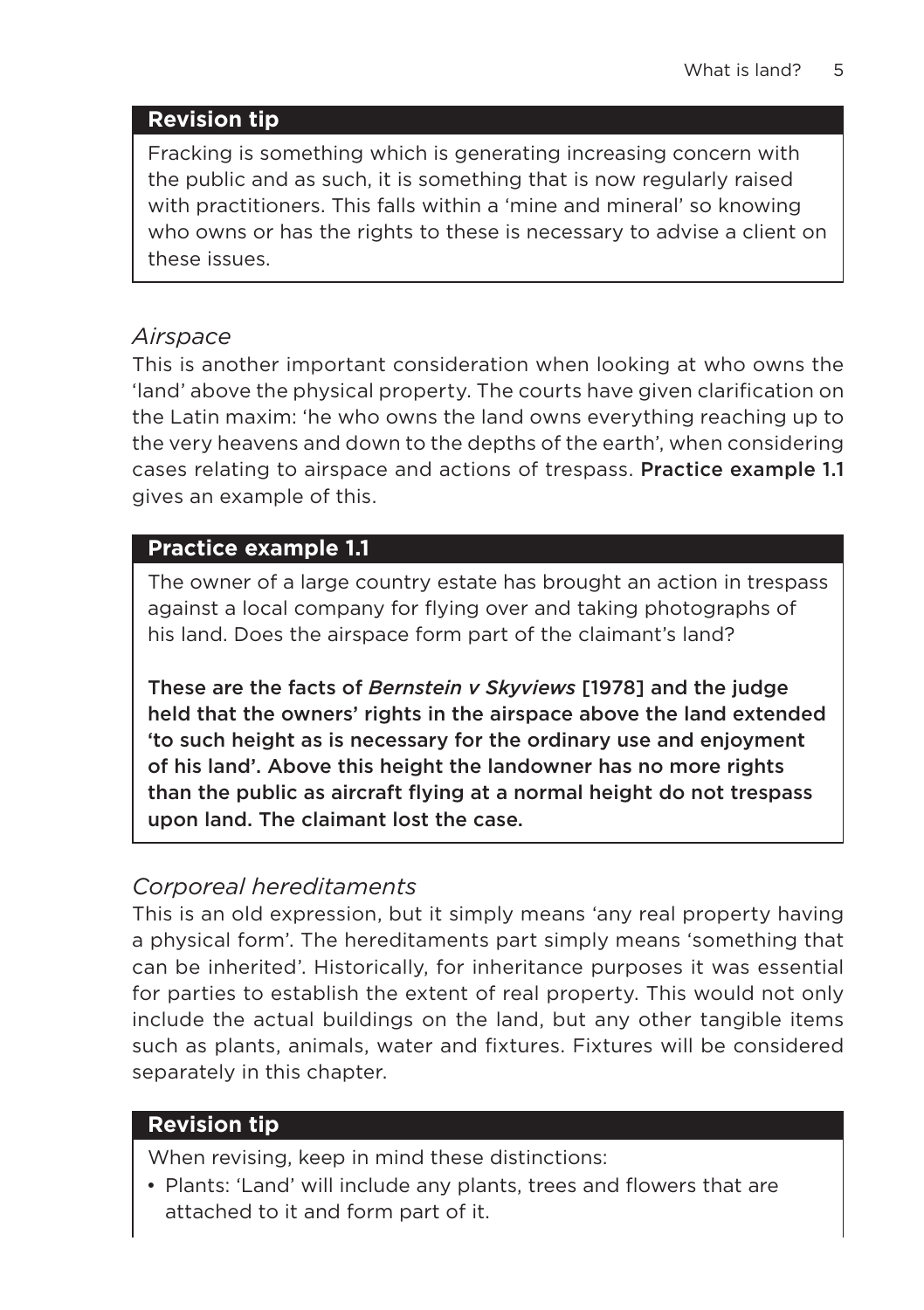- Animals: Strangely, animals can form part of the 'land' but only if they are found dead on the land. Wild animals will not form part of the land while they are alive.
- Water: This is a rather complicated provision but, generally, any water which passes over or flows through the land will not form part of it. Landowners may have rights to take from the water, such as fishing rights, but they cannot extract great volumes of this water without prior permission from the appropriate authority.

# *Incorporeal hereditaments*

These are the opposite to corporeal hereditaments and relate to anything that does not have a physical form, such as a right of way, rights of light or receiving rent from the land.

# Fixtures and chattels

Fixtures and chattels are considered under the heading of 'corporal hereditaments', but they also have their own particular set of rules when determining which items fall into which category and so it is best to consider these separately. A good starting point is to understand what both terms mean.

# **Key term: fixture**

Fixtures are objects that are considered to form part of the land and which will be transferred with that land automatically when it is sold, for example, a fitted kitchen unit. If the structure could only be removed by some form of demolition, then it is likely to be a fixture.

# **Key term: chattels**

Chattels are personal possessions and have no connection or fixture with the land. Chattels will remain in possession of the owner and removed by them when they sell the land. For example, pictures on the walls.

**Practice example 1.2** gives an example of how to differentiate between fixtures and chattels.

# **Practice example 1.2**

The owner of a weaving mill purchased some looms to use with the mill (a loom is a device used to hold the threads under tension). They were attached to the stone floor by nails into wooden beams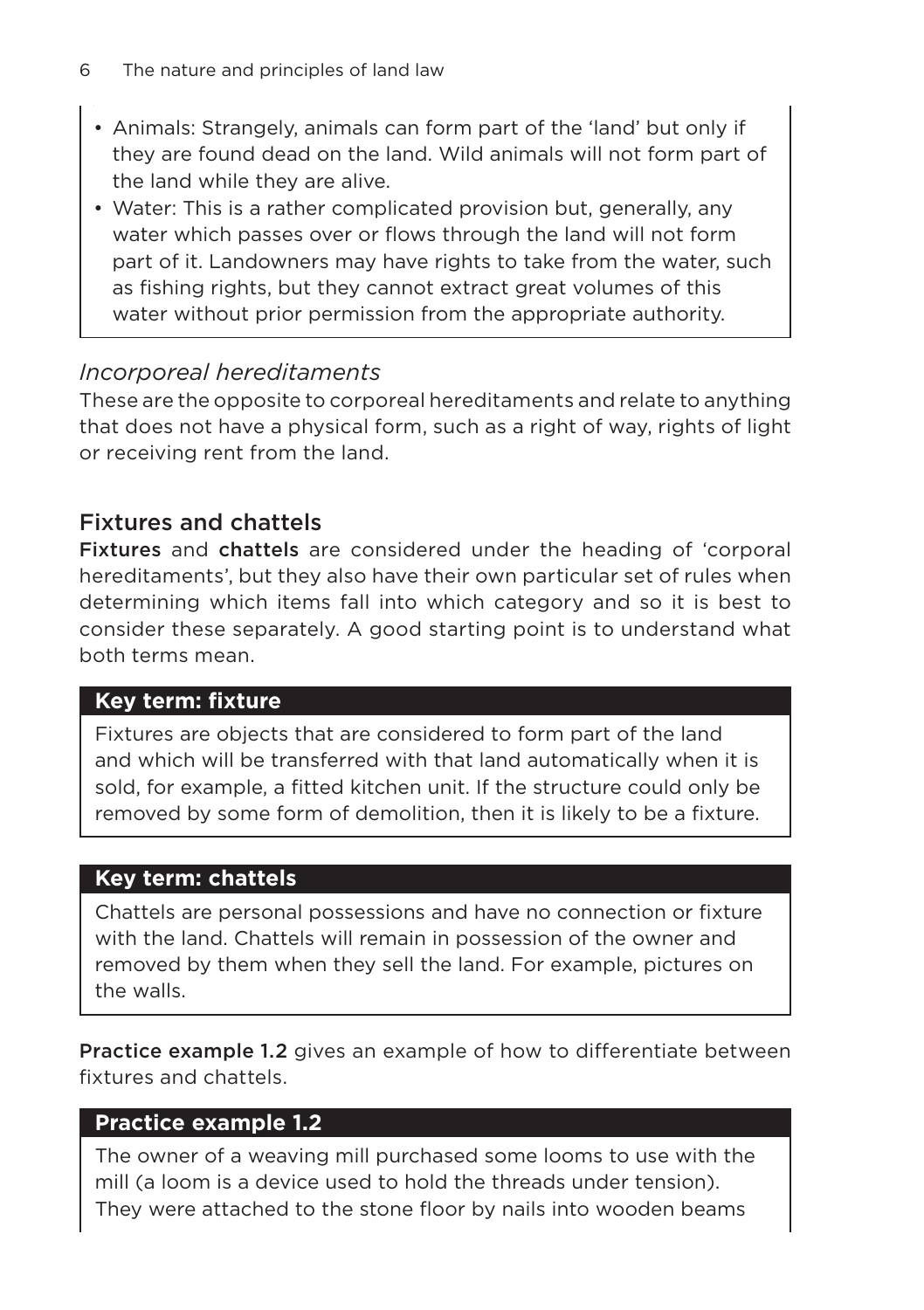and could easily be removed. The owner failed to keep up mortgage repayments and the mill was repossessed. Were the looms fixtures (forming part of the land the mortgage company could repossess) or were the looms chattels and remained in possession of the owner?

These are the facts of *Holland v Hodgson* [1872] where the judge said that the test to determine whether an item was a fixture or a chattel was twofold. There needed to be consideration of:

- a) the degree of annexation, which indicates that if detaching the object from the land would mean destroying it or causing significant damage, then it would be a fixture. If on the other hand it is simply resting on the land by virtue of its own weight, such as a wooden bungalow resting on concrete pillars, it would be considered a chattel.
- b) the purpose of annexation, which does not consider the physical attachment, but considers why the item has been placed on the land. If there is an intention that it will be a permanent addition then it will be a fixture. If, however, it is there merely for convenience or for the purpose of creating a temporary improvement, then it will be a chattel.

The judge held that the looms were fixtures as they had been attached to the land.

# **DIFFERENT WAYS IN WHICH LAND CAN BE OWNED**

Now that you have some understanding of what 'land' is, it is important to understand the ways in which someone can own land. An important point to make at this stage is that whilst we talk of 'owning' land, the reality is that the Crown are the absolute owners of all land in England and Wales. This is a clear relic of the historical aspects of land law as the Crown hold the tenure of all land and have granted licences of this land to individuals who then hold an **estate in land**, whilst others may acquire an interest in land.

By itself, the term tenure has very little impact on everyday land law practices, but the doctrine of this term remains an important one to be aware of. All historical 'tenures' were ended under the Tenures Abolition Act 1660, but the Crown continue to hold 'tenure' of land which means that should someone who has been granted an estate in land (now commonly known as the landowner), die without relatives or a Will, then the land would pass back to the Crown.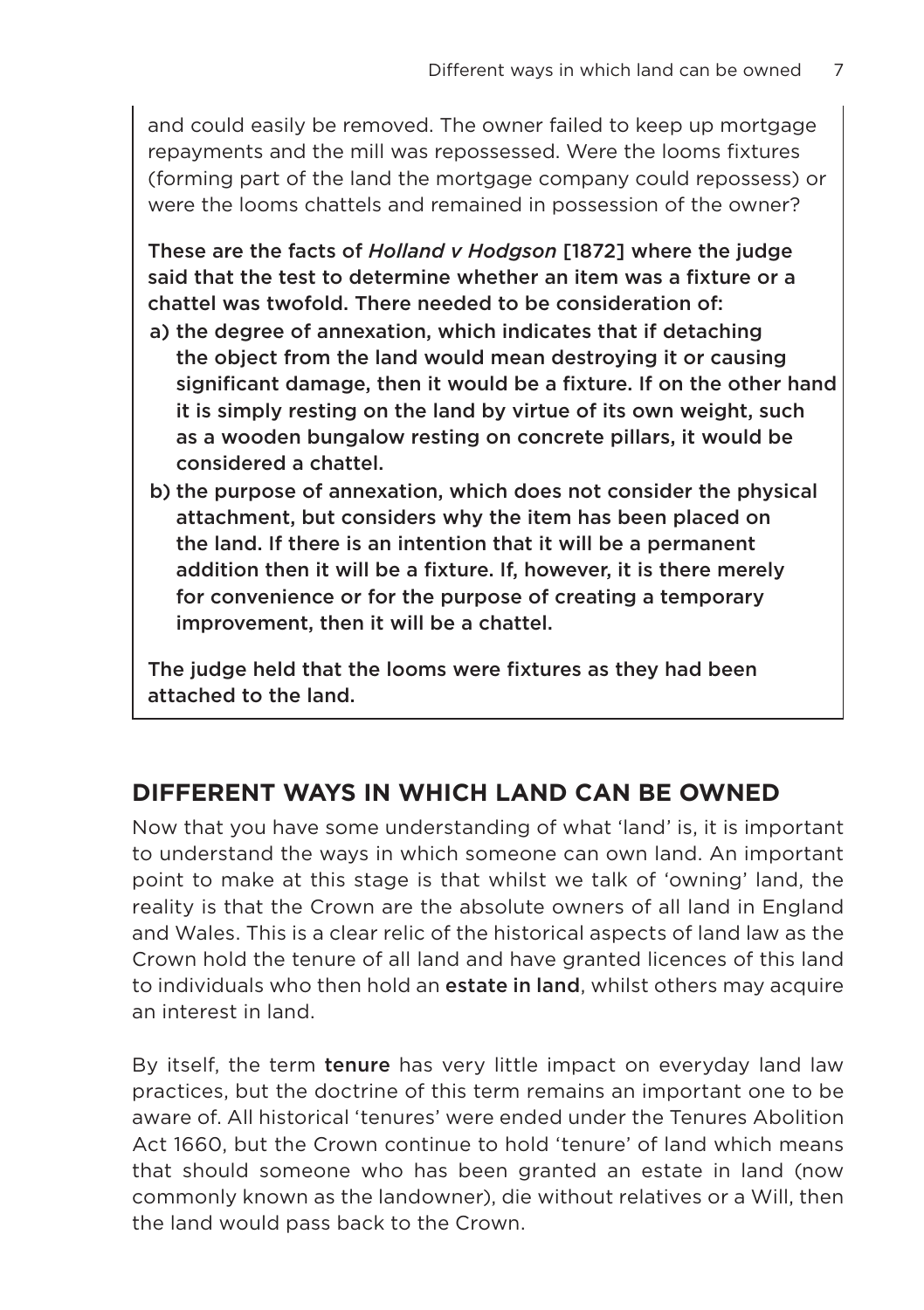#### **Key term: tenure**

Tenure means 'to hold' and is the relationship between the landowner and the Crown.

#### **Key term: estate in land**

The term estate denotes how long a person will own that piece of land. There are only two types of legal estates available today and those are freehold (forever) and leasehold (for a fixed term). These will be explained in much greater detail in Chapter 4 and Chapter 5.

# **THE DISTINCTION BETWEEN LEGAL AND EQUITABLE ESTATES IN LAND**

The legal system for land law in England and Wales is separated into two distinctive parts, which are law, or **legal ownership**, and **equitable** ownership. Whilst land law would be far simpler if everyone had demonstrable legal rights in land, everyday life usually allows for third parties to have rights over land that belong to others, such as the right to pass over a neighbouring drive to access your own property.

As such, you will see that we have this dual system of law, and it is common to see land ownership divided into these two separate parts of law and equity. You will see many references to this dual system of law and equity throughout this book as it is a key concept of land law.

#### **Key term: legal ownership**

The legal ownership can be more commonly referred to as the formal and paper ownership, so the name on the title deeds. This will represent who has the legal right to sell or transfer that piece of land.

#### **Key term: equitable ownership**

This relates to any beneficial rights an individual or third party may have in the property, including the right to take money from it.

It is important to have a good understanding of these principles as whilst the legal ownership, or paper deeds, could show the property is owned by two different individuals, just looking at the deeds will tell you nothing about what could happen in equity, or what is fair between these legal owners. So, we also need to be aware of the equitable rights that they each have in this property.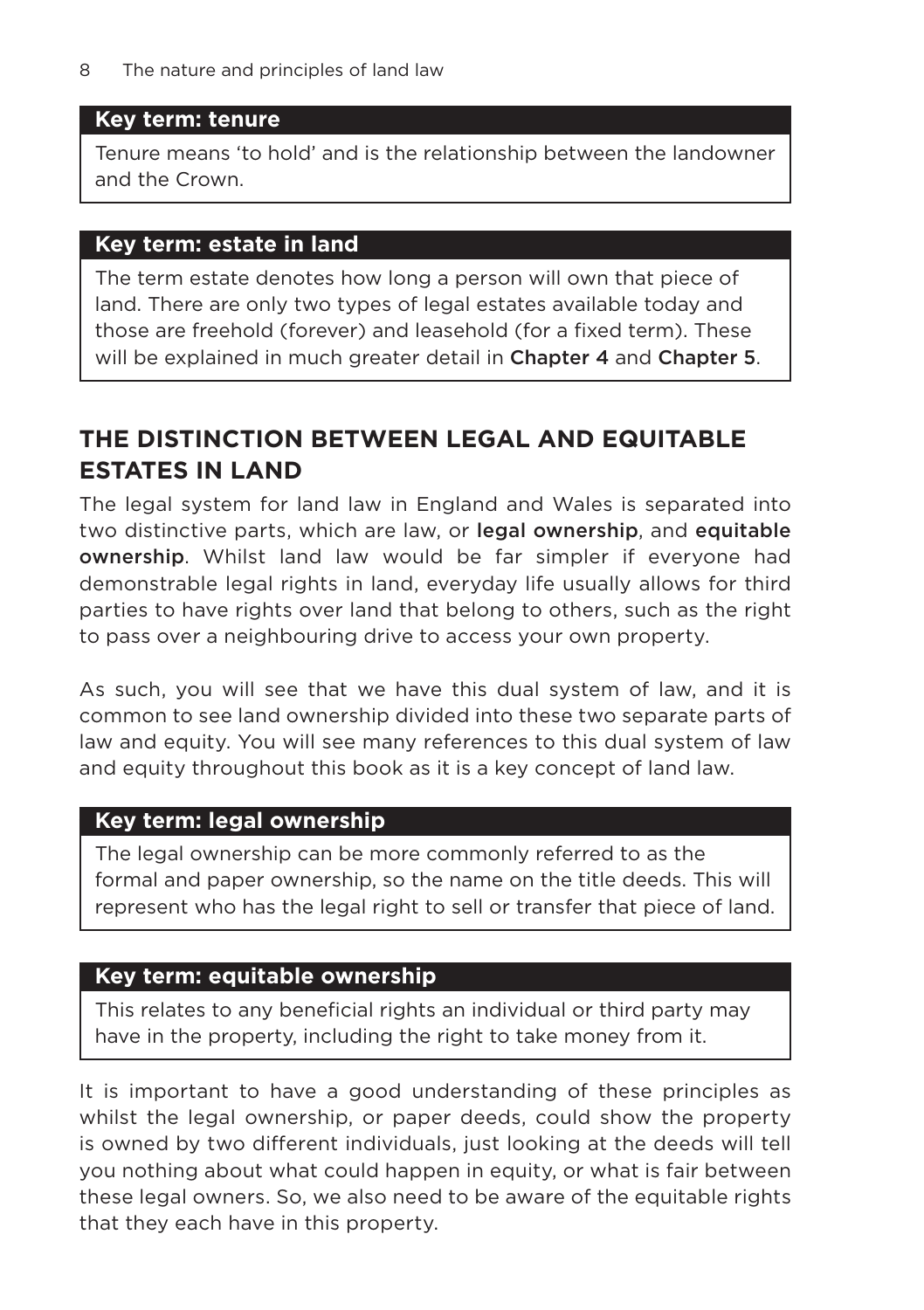Whilst both terms will be explored further in later chapters, **Practice** example 1.3 gives an example of how these two principles work.

#### **Practice example 1.3**

James and Nicola are the legal owners of 29 Domino Lane. If they are both named on the title deeds and so have legal (or paper) ownership, then they will both have the right to sell or transfer the property. What would their ownership rights be if they were not both named on the title deeds but had both contributed towards the purchase price?

This can be a common occurrence and if, for example, Nicola purchased the property in her sole name and is the only party shown on the legal title (title deeds) but James contributed £50,000 to the purchase price then James would hold an equitable interest by way of a resulting trust, which is explained later in this chapter. Nicola, however, would be the only person entitled to sell or transfer the legal title of the property, unless James obtains an order from the court.

Figure 1.1 shows how legal and equitable owners can be different people.



*Figure 1.1: Understanding the difference between legal and equitable owners*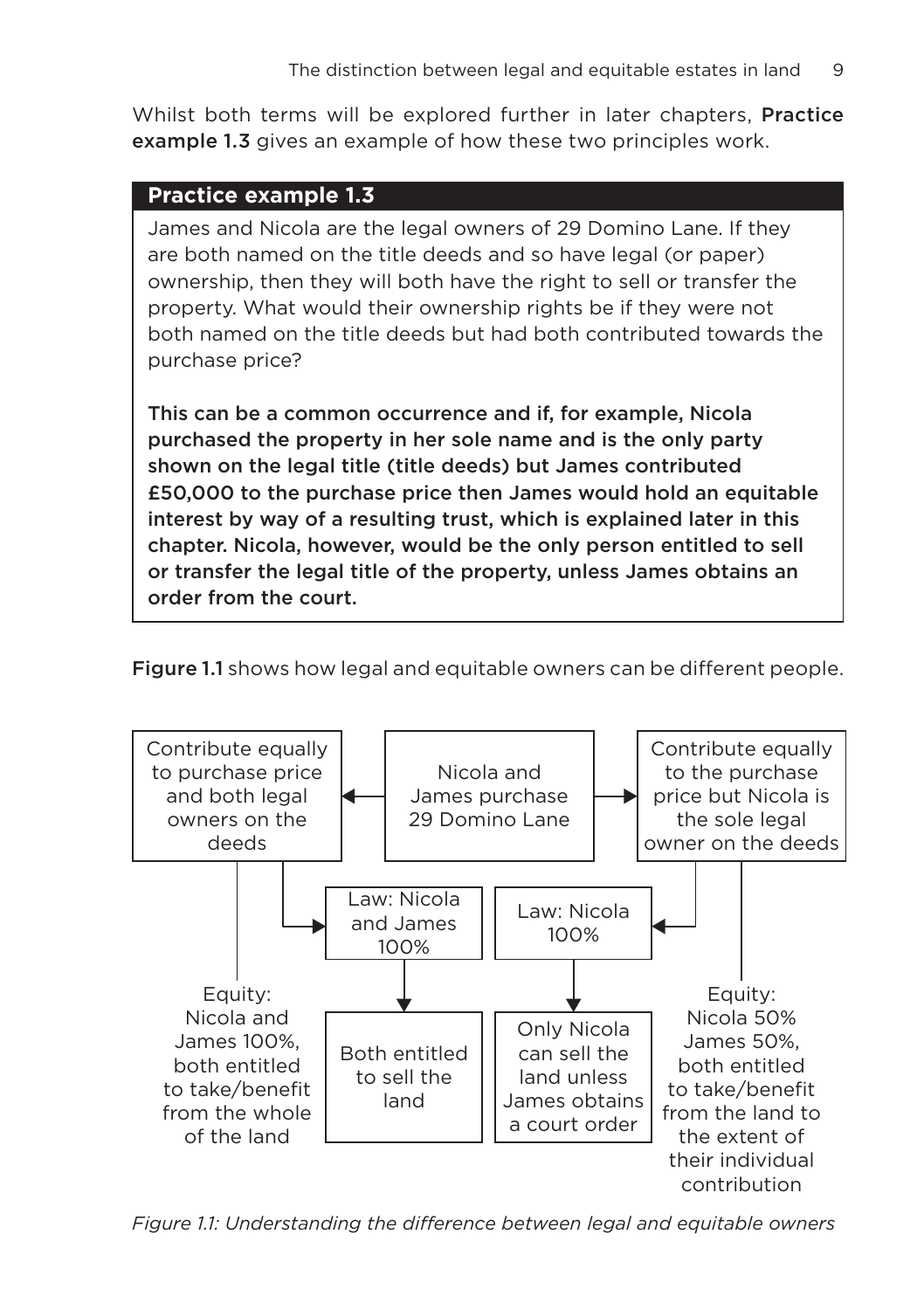To fully understand this principle, the next important consideration is exactly how individuals can acquire or transfer these legal estates, and how they can acquire legal and equitable interests in land.

# **HOW TO ACQUIRE AND TRANSFER LEGAL ESTATES IN LAND**

There are now only the two legal estates that we have already mentioned, those being freehold and leasehold. Any other type of interest in land would be considered an equitable interest.

The most common way in which someone can acquire the legal estate in land would be by one individual purchasing land from another individual or inheritance under a Will, a transfer from parents to their children or by other means such as adverse possession, which is outside the scope of this revision guide.

Regardless of the way in which this legal estate can be acquired or transferred, it must be created by a **deed**.

#### **Key term: deed**

The Law of Property (Miscellaneous Provisions) Act 1989 (L(MP)A) sets out the formal requirements of a deed, which are:

- It is clear on the face of it that it is intended to be a deed.
- It is validly executed as a deed by the parties that are subject to it.

For a legal estate, this deed must also be registered with HM Land Registry to be valid, but we shall consider that in greater detail in Chapter 4.

# **HOW TO ACQUIRE AND DISPOSE OF LEGAL AND EQUITABLE INTERESTS IN LAND**

Determining how to create a legal estate is somewhat straightforward, but there is a greater level of complexity when considering how to determine the validity of legal and equitable interests in land.

# Legal interests in land

There are currently four legal interests in land. These are:

- easements (Chapter 6)
- legal mortgages (Chapter 8)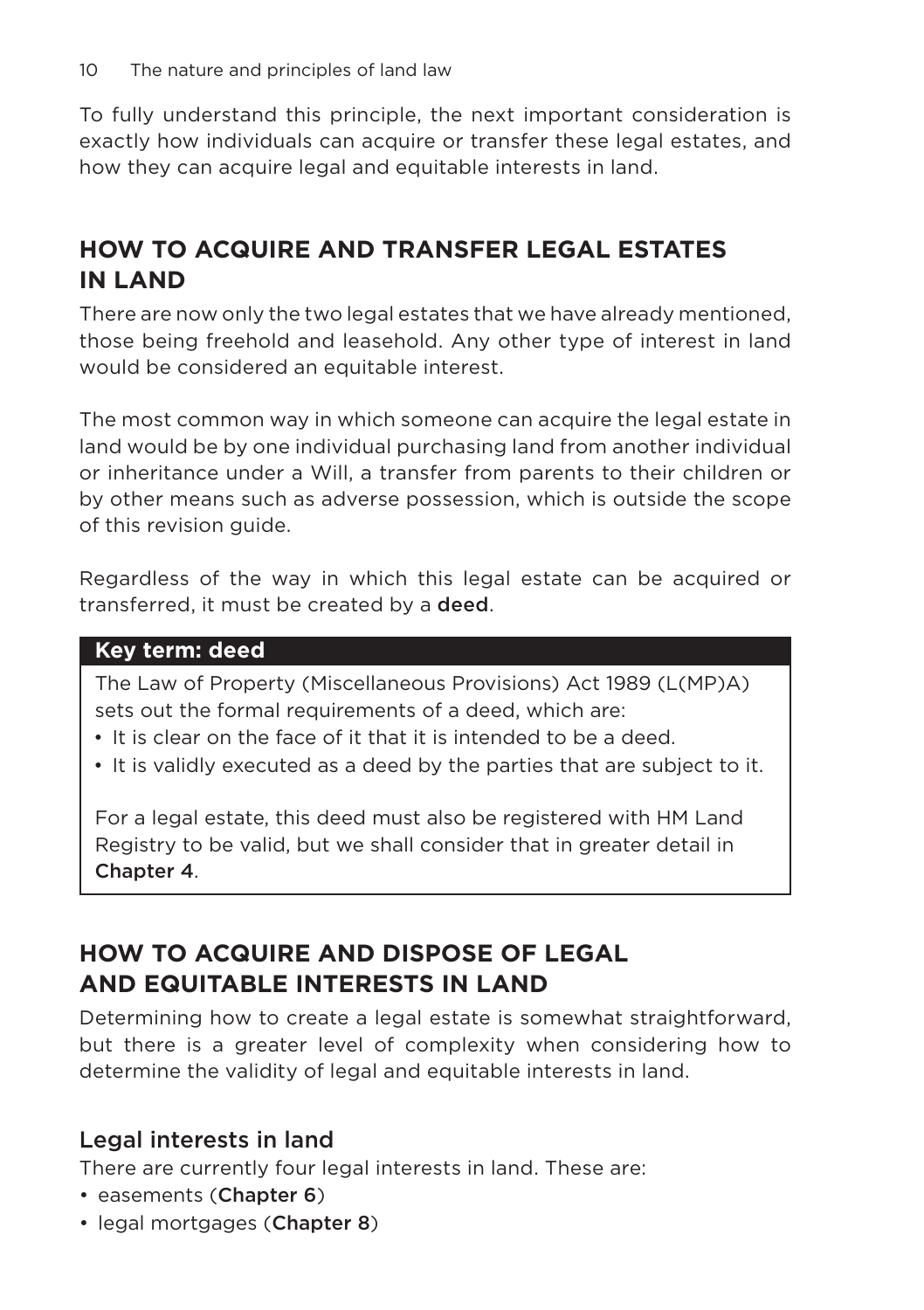- a rentcharge, which is paid by the landowner of a freehold estate to a third party who normally has no other interest in the property. These have changed significantly since the introduction of the Rentcharges Act 1977, which looks to extinguish all rentcharges by 2037.
- rights of entry, this could be to a third party to legally take or resume possession of a property, such as if a tenant has breached the terms of a lease.

As with legal estates, the creation and disposal of legal interests in land is quite straightforward and there must be a deed which meets the requirements of LP(MP)A 1989. This would also need to be registered with HM Land Registry to hold its legal status.

Figure 1.2 sets out the two legal estates and the four legal interests which can currently be created.



*Figure 1.2: Legal estates and legal interests*

The creation and disposal of equitable interests is more complicated.

# Equitable interests in land

Should there be a failure to fully comply with the requirements to create a legal interest in land, such as not registering this with HM Land Registry, or if you have an interest which does not fall within the list shown in Figure 1.2, then that particular interest will take effect in equity only. The most common of these are:

- restrictive covenants
- beneficial interests under a trust
- estate contracts.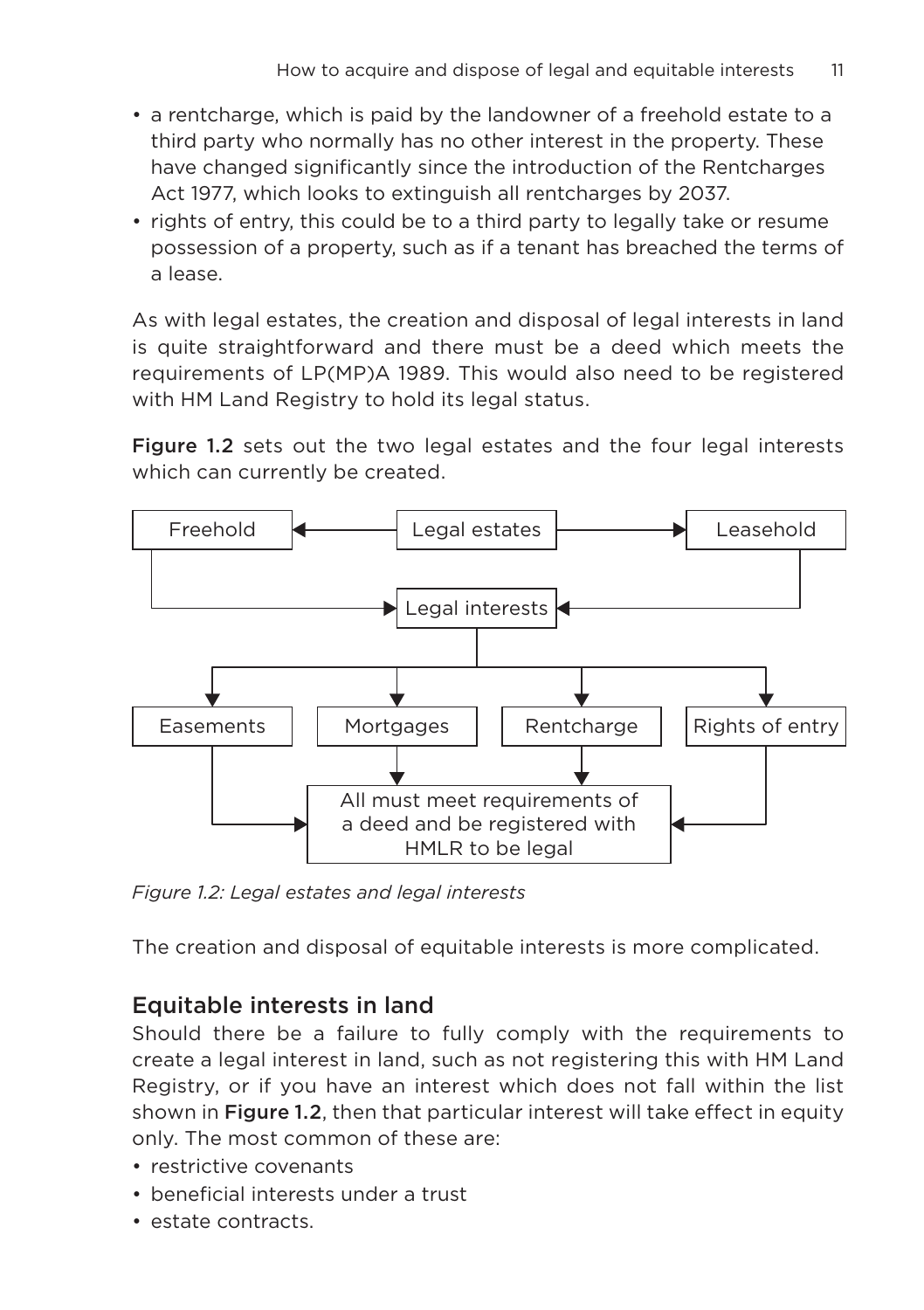# *Restrictive covenants*

These are considered in greater detail in **Chapter 7** and are rights over land by third parties who have no legal interest or ownership in the land. They are a promise by one landowner to another specifying certain things that they will not do upon the land. Some examples include:

- not keeping poultry or chickens on the land
- not altering the structure of the property without consent
- not using the property for any trade, business or other profession
- not keeping caravans or boats on the property.

Some of these covenants are a sign of the historical origins of how land was transferred, as the landowners would have tried to prevent certain competition within rural or farming communities; others are a sign of larger, modern developments where builders try to preserve the aesthetics of a housing estate and as such are part of a building scheme, which is a form of restrictive covenant.

# **Key term: building scheme**

A restrictive covenant that forms part of a building scheme simply means all the properties will be subject to the same restrictive covenants. There is a specific system of enforcement that requires every property to be both servient land and also dominant land for the other properties. This allows for mutual enforcement of these restrictive covenants between the landowners. These are terms that we will explore in greater detail in Chapter 7.

# *Beneficial interests under a trust*

Whilst it is common for a trust of land to be made expressly between the parties, by way of a deed, this interest can also arise as an equitable interest and can be imposed in law in three ways:

- constructive trusts
- resulting trusts
- proprietary estoppel.

They all have the same basic principle, in that it is a claim by someone who believes they have a beneficial interest in the property, and they wish to try to override the legal ownership. However, both constructive and resulting trust can be implied by the court due to the actions of the parties, and proprietary estoppel acts as a defence to prevent one party going back on a promise or from taking advantage of another's misbelief about their own legal rights in a piece of land.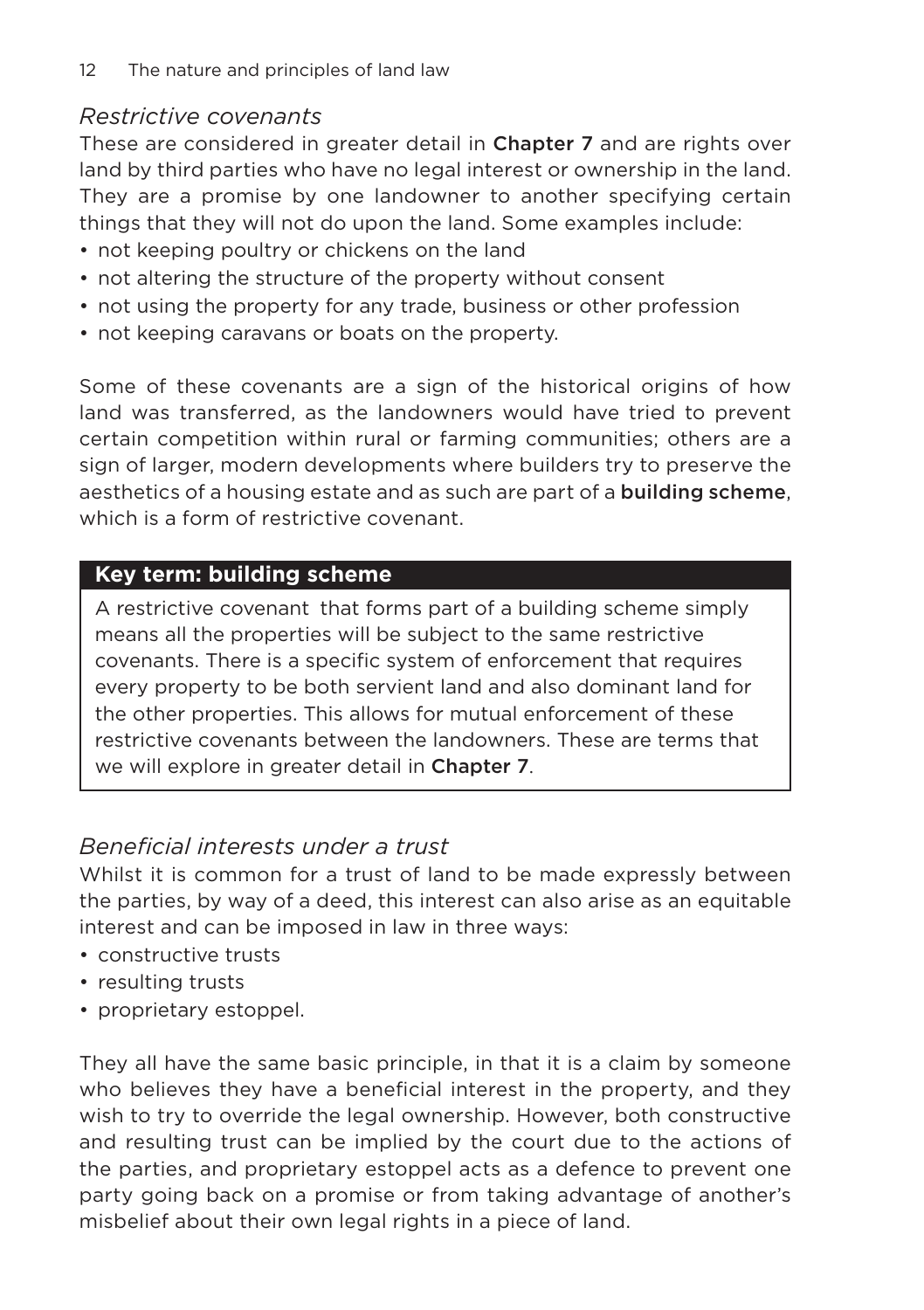• *Constructive trusts* arise where one party, who is not a legal owner of the property, contributes substantially to the repayment of the mortgage or pays for some substantial improvements to the property. Practice example 1.4 gives an example of how this could arise.

#### **Pactice example 1.4**

Sarah purchases a property in her sole name for £275,000 and is the sole legal and equitable owner. Her mortgage repayments are £750 each month. After two years Georgina moves in with Sarah and starts contributing 50% to the mortgage payments each month; she also pays to renovate the house by contracting a single storey extension to the rear of the property and creating a large kitchen/ diner/family room. The cost of this work amounts to around £50,000, which Georgina pays for using some inheritance. Sarah has spoken to Georgina about the property also being 'her house' and that everything is shared equally. Does Georgina have any interest in the property?

This is a very common scenario and there will be a plethora of case law which considers this exact issue. One of the most well-known cases is *Stack v Dowden* which is similar in nature to this example. Georgina does have grounds to show that a constructive trust has arisen due to the conduct of both her and Sarah. It is clear they both have a common intention, by their actions and words, to share the equitable ownership of the property and, as such, equity will assist Georgina here, in the event that Sarah tries to assert her legal rights in the property and tries to sell without making any contribution back to Georgina.

• *Resulting trusts* will only arise if one party has contributed to the purchase price of the property but is not a legal owner. **Practice** example 1.4 shown above gives a very good example of how this equitable interest can arise.

#### **Exam warning**

You may receive a question asking which claim your client should make, either proprietary estoppel or constructive trusts, as those are the two which are very similar in nature. This is very difficult to answer without knowing the full context of the background between the parties, but generally, the preferred option for most parties would be a claim for a constructive trust, as the courts would usually look to provide relief to a claimant on the basis of what the parties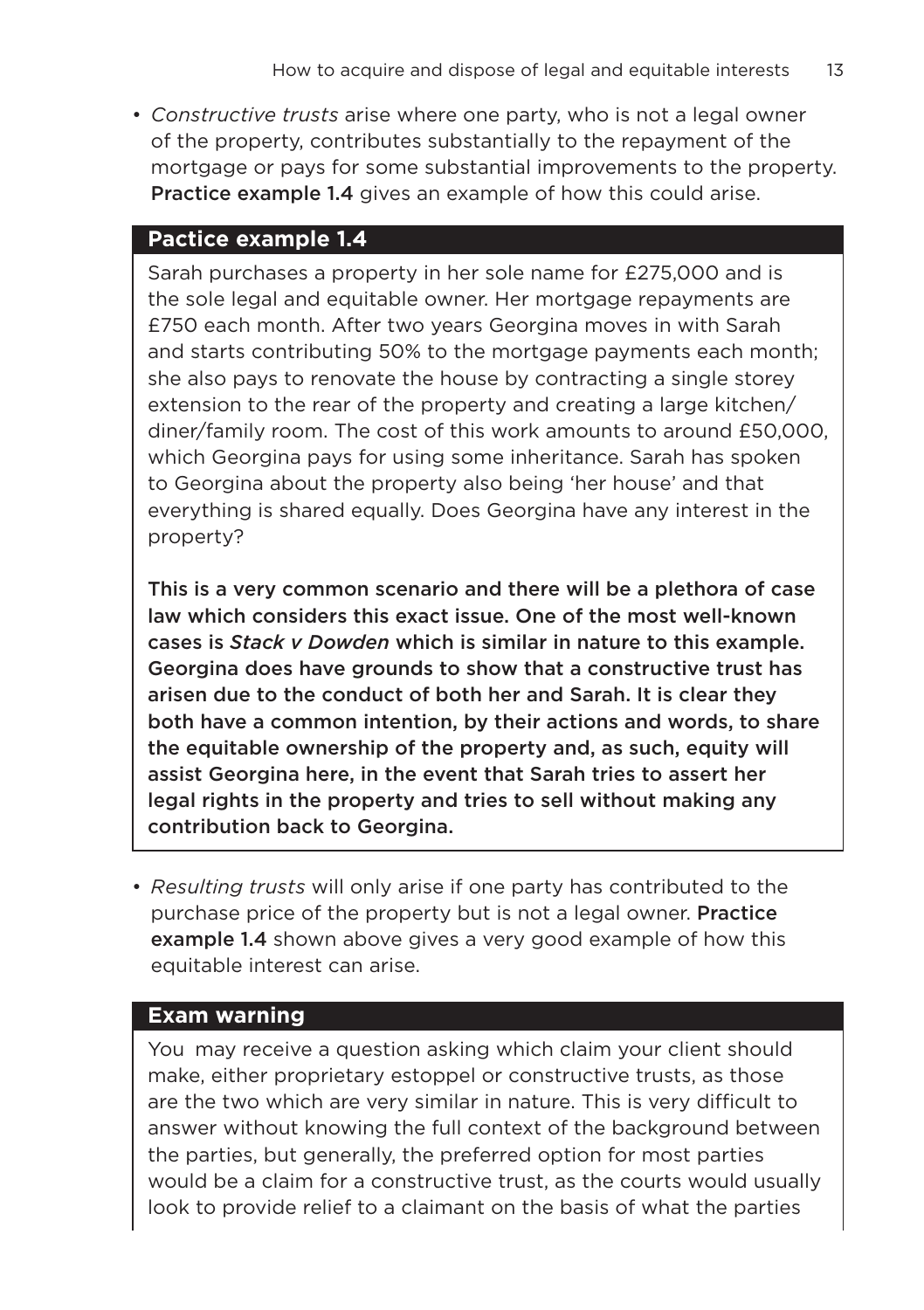actually intended; whereas with proprietary estoppel, the relief is generally considered as a minimum to show justice has been served, and there can often be ongoing and complex familial connections when considering any award.

• *Proprietary estoppel* works to prevent one party going back on a promise or from taking advantage of another's misbelief about their own legal rights in a piece of land. For example, a landowner may encourage a third party to spend money or effort on the land and makes assurances or promises to this person which makes them believe they will eventually gain some right or benefit to the landowner's property. So, the basic elements of a claim are that a promise was made, there was reliance upon that promise, and someone acted to their detriment. Practice example 1.5 explains how this could arise.

## **Practice example 1.5**

Stephen worked together on the family farm with his father, Roger, for most of his life. He was paid a wage as an adult which was more or less in line with the drawings taken by Roger at that time. The farm was owned by Roger and Stephen's uncle, Geoffrey, but there had been repeated promises made to Stephen that he would inherit Roger's share in the farm. A disagreement arose between Stephen and Roger which resulted in the partnership being dissolved, and Stephen made a claim in proprietary estoppel seeking that he would inherit Roger's share of the farm. What would the court consider in this case?

These are the very brief facts of *Moore v Moore* [2018]. Stephen was successful in his claim based on the promises made to him throughout his lifetime, with some rather complex financial settlements for the care of his father. Proprietary estoppel cases are heavily dominated by those within farming industries and can be very difficult for the courts to deal with.

#### *Estate contracts*

This is very much interlinked with conveyancing practice, which is outside the scope of this revision guide, but it is still necessary to be aware of this as a possible equitable interest.

An estate contract will arise at a very specific point in a conveyancing transaction, which is when the parties have exchanged contracts. This is the point at which the transaction becomes legally binding between the parties.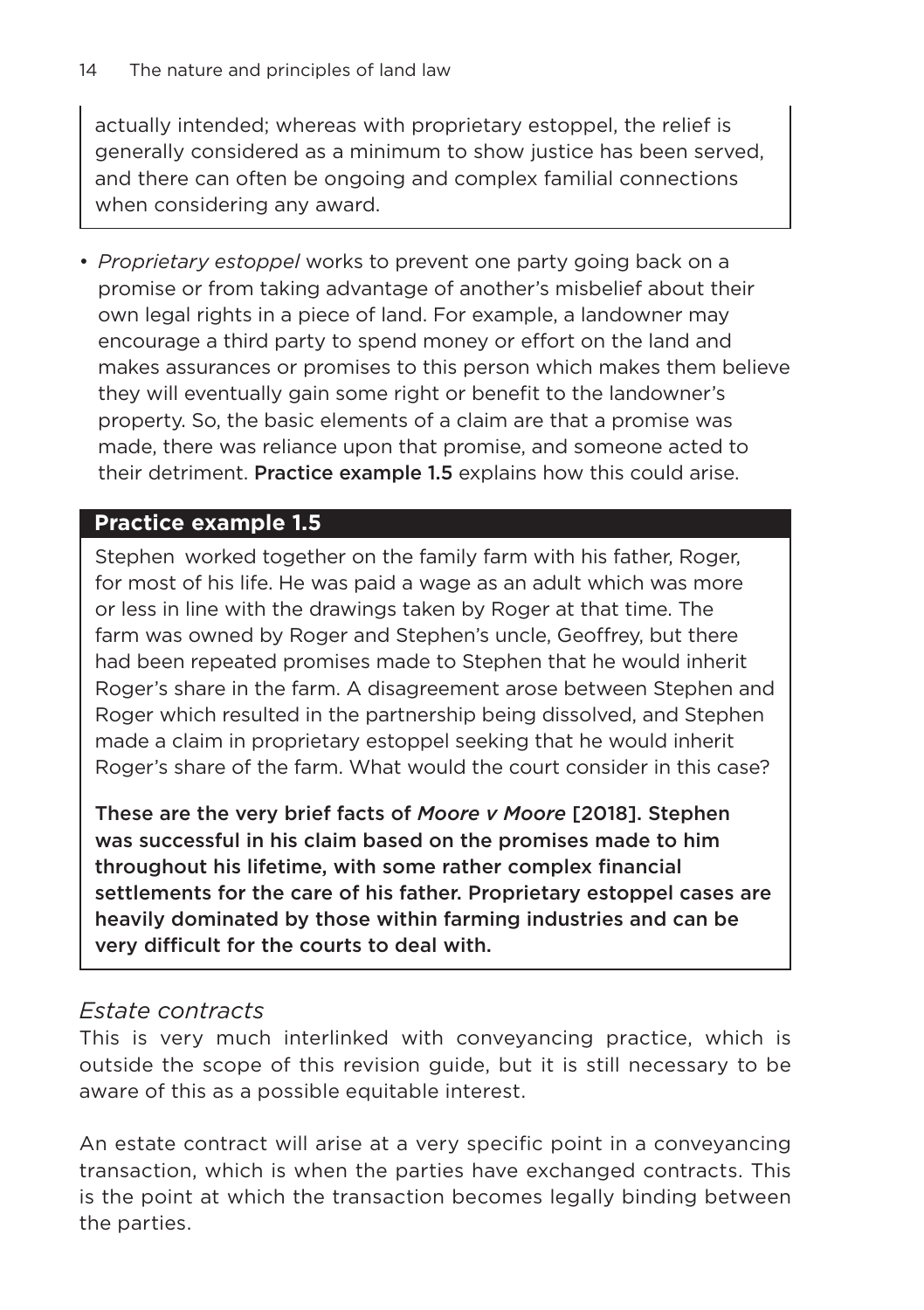There can sometimes be a delay between this exchange stage and the actual completion taking place. During this time the new owner does not legally own the property but is still legally obligated to pay for the property on the completion date. This could be a precarious position for the new owner, as they could have paid a substantial amount of money at this point without having anything tangible to show for it. As equity aims to achieve fairness, the new owner obtains an interest in the land which is known as an estate contract. It simply confers the right to acquire that piece of land on the agreed completion date.



Figure 1.3 sets out the equitable interests.

*Figure 1.3: Equitable interests in land*

Whilst the formation of these equitable interests can be quite subjective, it will be necessary to understand whether a new purchaser of that land would be bound by these interests. This will ultimately depend on whether the land in question is registered or unregistered, which we will consider in further detail in Chapter 2 and Chapter 3.

# **KEY POINT CHECKLIST**

This chapter has covered the following key knowledge points. You can use these to structure your revision around, making sure to recall the key details for each point, as covered in this chapter.

• What is land? This will include a consideration of what real property is, such as a house built on a piece of land which will be immovable, or only removed by being destroyed. This encompasses many different aspects, such as mines and minerals, airspace, corporeal hereditaments (tangible property) and incorporeal hereditaments (third party rights).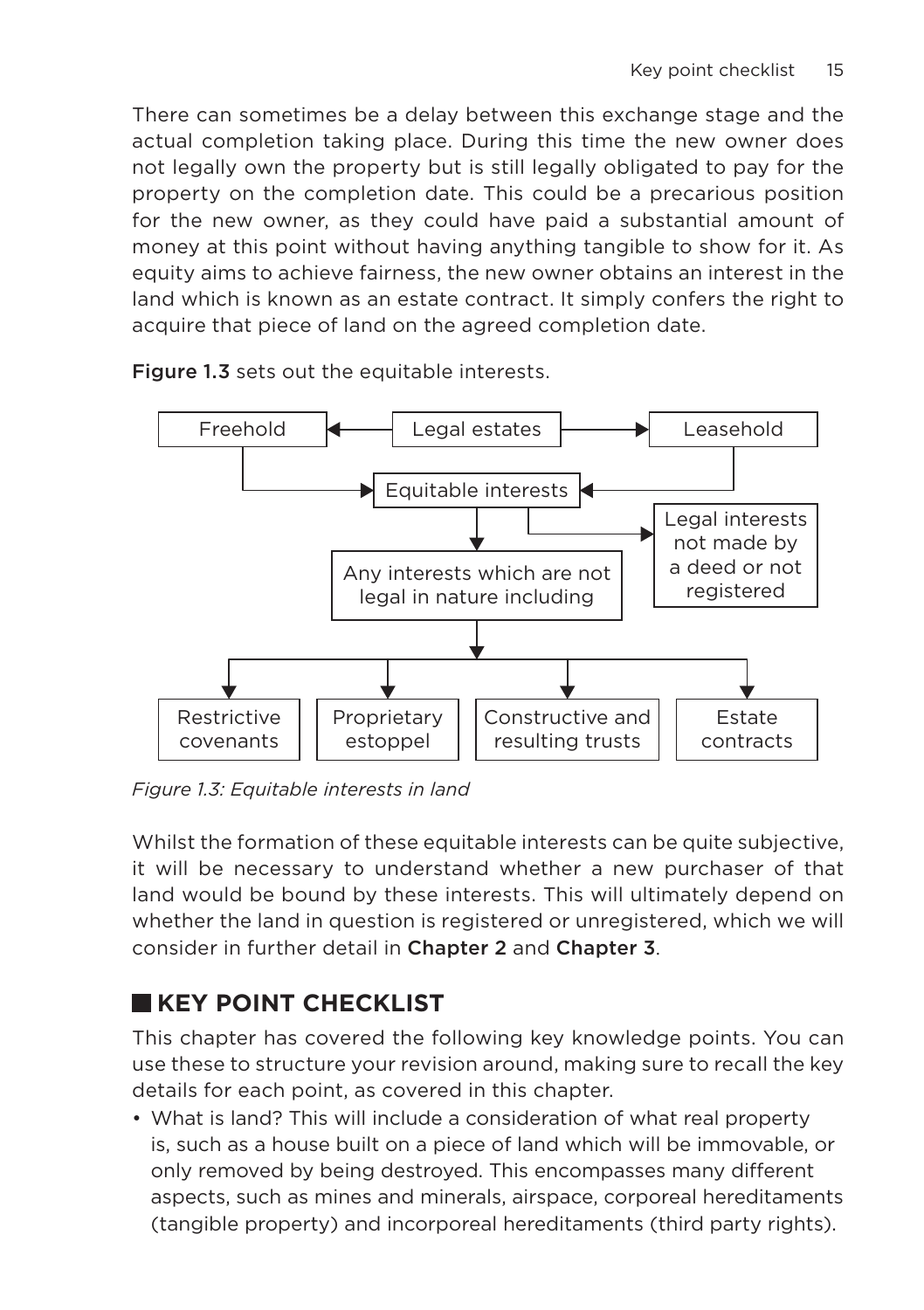- You will need to understand the important distinction between fixtures, something that forms part of the land, and chattels, which can be removed from the land.
- Fixtures and chattels may also include consideration of the degree of annexation, so whether it is fixed to the land and only removable by being destroyed, or the purpose of annexation, so whether it is there simply as a temporary improvement.
- Remember that there are only two legal estates in land, those are freehold and leasehold.
- You will need to know the distinction between legal and equitable ownership. Legal ownership means the person who has the right to sell the property and equitable ownership means who has a right to take money from the land, such as the proceeds of sale.
- How to acquire and transfer legal estates in land, which is quite straightforward and any attempt to sell or transfer a legal estate must meet the requirements of a deed registered with HM Land Registry to be valid.
- How to acquire and dispose of legal and equitable interests in land, including knowing which interests are legal, such as easements and mortgages, and which are equitable, such as restrictive covenants and trusts.
- How to dispose of these legal and equitable interests in land will be considered in greater detail in Chapter 2 and Chapter 3.

# **KEY TERMS AND CONCEPTS**

- real property (**page 3**)
- personal property (**page 3**)
- fixtures (**page 6**)
- chattels (**page 6**)
- tenure (**page 7**)
- estate in land (**page 7**)
- legal ownership (**page 8**)
- equitable ownership (**page 8**)
- building scheme (**page 12**)

# **SQE1-STYLE QUESTIONS**

# **QUESTION 1**

A client, who owns a large area of undeveloped land, contacts a solicitor as he has discovered reserves of coal on his land. He asks the solicitor to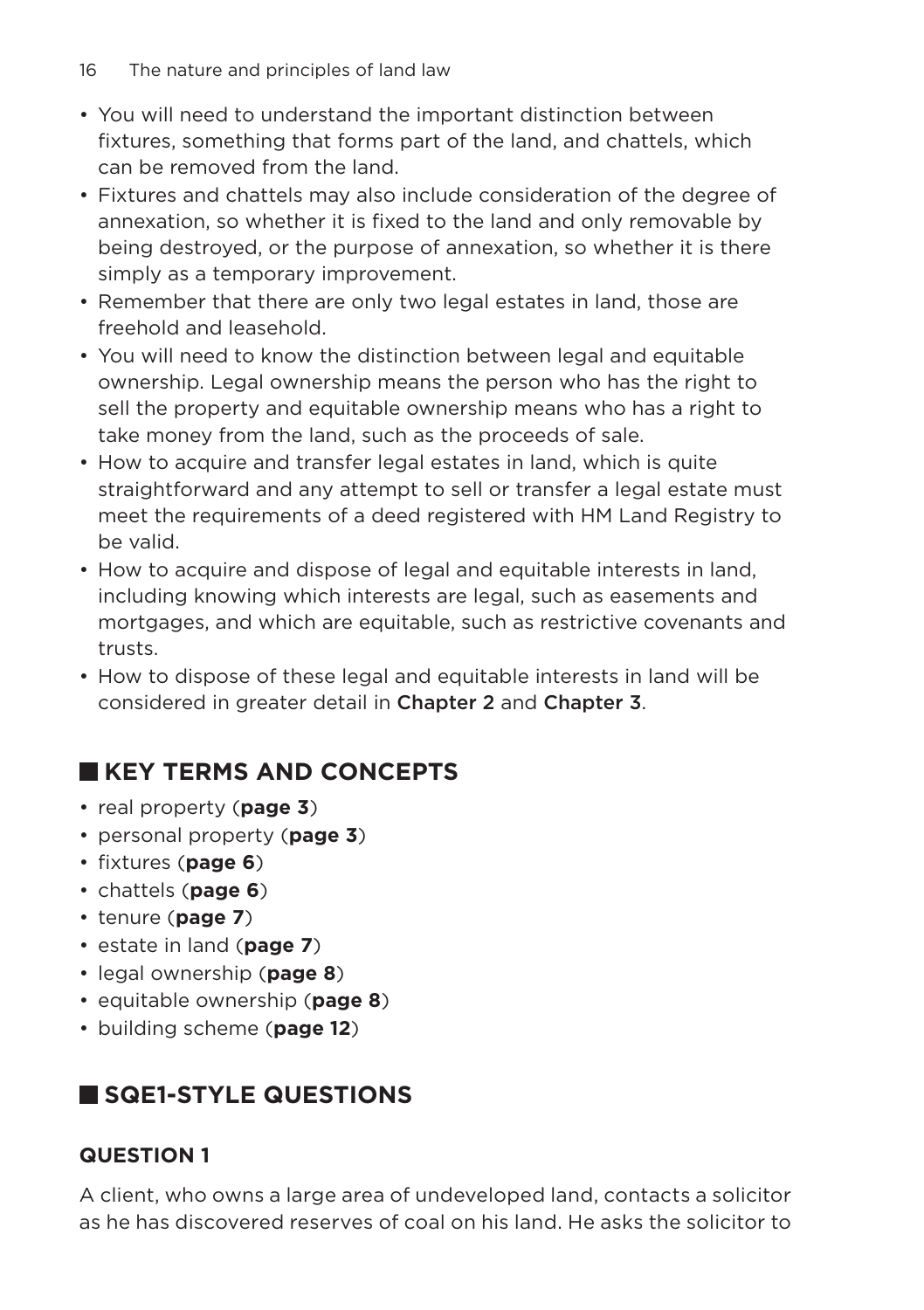send him a copy of his title deeds as he has been informed by a friend that he can sell the coal unless there is an agreement with the Coal Authority confirming that they own this.

#### Which of the following best represents the legal position?

- A. For the Coal Authority to have any claim on this coal they need to have a specific legal agreement registered against the title deeds.
- B. There is no requirement for a specific agreement from the Coal Authority, the client is entitled to sell any coal he finds and can dig to any level he likes as he owns everything above and below his land.
- C. The client cannot extract this coal himself. He must ask the Coal Authority to do this for him. If they do they will cover all costs and give him 50% of the profits by way of compensation.
- D. There is no requirement for a specific agreement from the Coal Authority, the client is entitled to sell any coal he finds but he can only dig to 300m below the surface level.
- E. The client cannot extract this coal himself. All reserves of coal are owned by the Coal Authority who must grant licences for exploration and extraction of the same.

# **QUESTION 2**

A client has recently purchased a property. Upon moving in, he has realised that the previous owners have removed all light fittings and light switches and replaced these with ones of far inferior quality. They have also removed a microwave that was integrated into the fitted kitchen unit and have caused damage to the surrounding cupboards when the microwave was removed. The client has spoken to the previous owner directly who has informed him that these items were their personal possessions, and they were told by their legal adviser to remove them.

## How should the solicitor advise the client when considering these specific items?

A. Whether these items are classed as fixtures or chattels will depend upon the degree of annexation and the purpose of annexation. If there is any damage caused when removing these, they will be classed as fixtures; if, however, there is no damage, but the item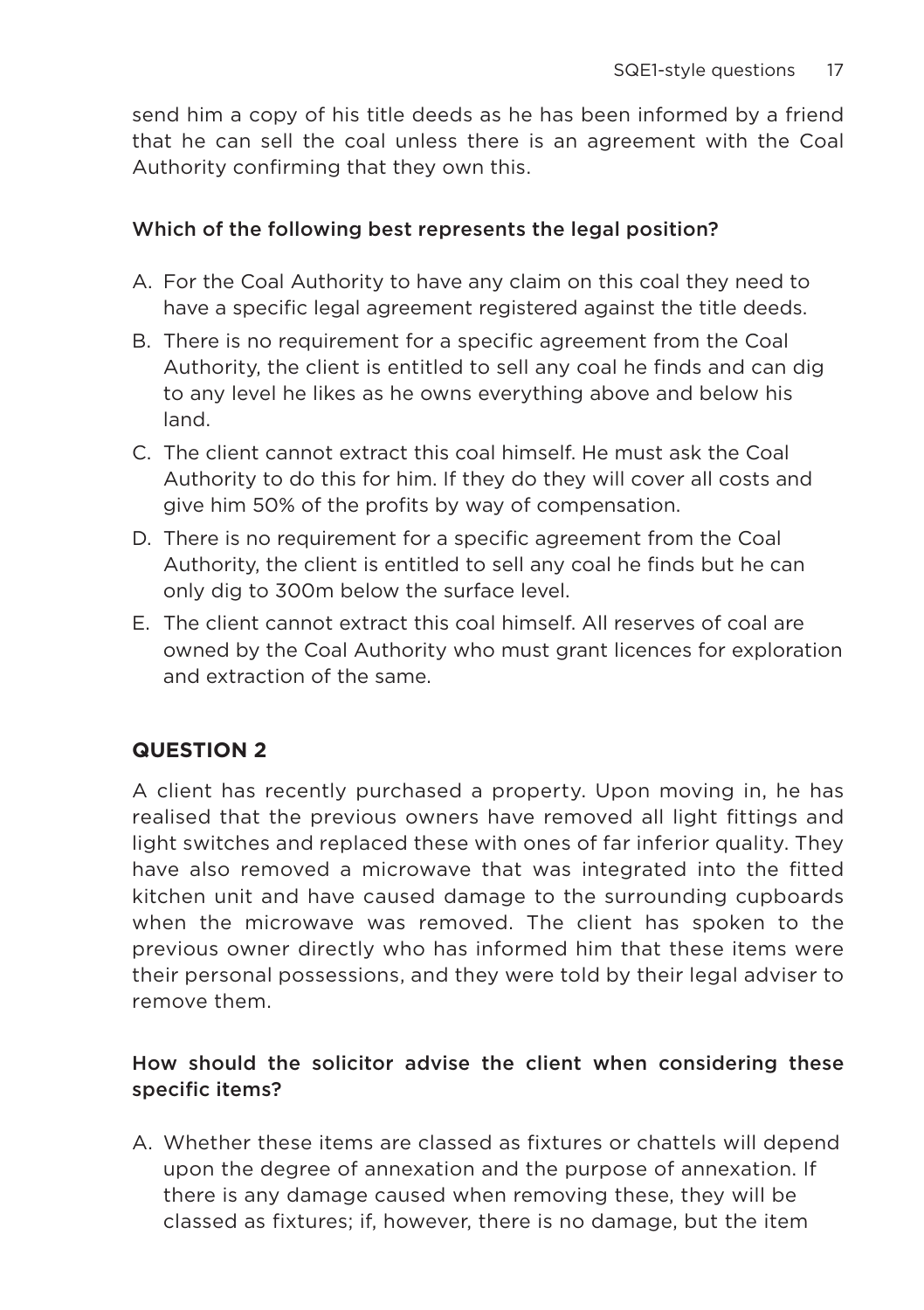was merely a temporary improvement then it will be a chattel. It is likely the client will only be able to make a claim for the microwave.

- B. If the previous owner received advice from their legal adviser to remove these items then there is nothing the client can do, even if the advice is incorrect.
- C. These items are all classed as chattels and the previous owner is entitled to remove them. There is nothing further the client can do.
- D. These items are all classed as fixtures. The previous owner should not have removed them. The client must make a claim in the small claims court to recover any money lost in replacing these items.
- E. Whether these items are classed as fixtures or chattels will entirely depend upon the degree of annexation only. If there is any damage caused when removing the items, they will all be classed as fixtures. The client will be able to make a claim for all items that have been removed.

# **QUESTION 3**

A client has sought advice in respect to legal ownership of the property that she lives in with her husband. She has received a copy of the title deeds and it is only her husband who has legal ownership of the property. The client informs her solicitor that she was the one who paid the full purchase price for the property at the time and is now concerned that she will have to leave the property should her husband die before her and that she will have no way of getting her money back. She is now approaching her 80th birthday and wishes to make sure all her financial affairs are in order before she updates her Will.

#### Which of the following best represents the client's legal position?

- A. The client is not shown as a legal owner on the title deeds and as such she does not have any legal ownership or entitlement to benefit from the property.
- B. Regardless of whether the client is shown on the title deeds, she can clearly show that she has legal ownership in the property as she has paid for the purchase of the property in full. The property will automatically transfer to her on her husband's death.
- C. As she has contributed to the purchase price the client will hold an interest in the property. Her husband owns the whole of the legal ownership but holds this on trust for the client by way of a resulting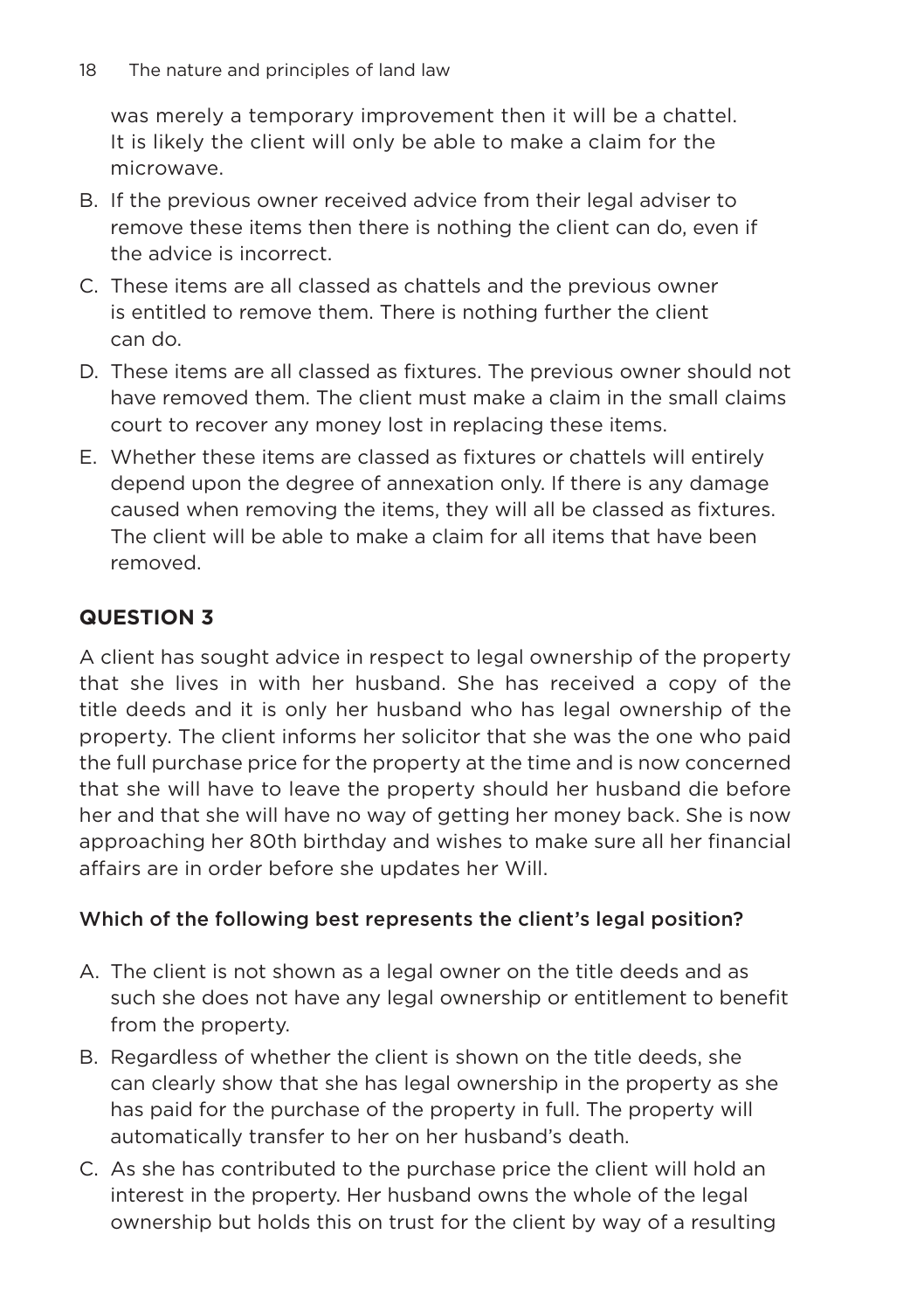trust. The client is entitled to 100% of the equity if the property is sold.

- D. As she has contributed to the purchase price, the client will hold an interest in the property. However, as she is married this will be limited to a 50% interest. If the client's husband dies, the property will be sold, and she will receive 50% of the equity.
- E. As she has contributed to the purchase price, the client will hold an interest in the property. The client's husband owns the whole of the legal ownership but holds this on trust for her by way of a constructive trust. The client is entitled to 100% of the equity if the property is sold.

# **QUESTION 4**

A Building Society has sought legal advice on their interest in 84 Lower Mast Farm, upon which they were granted a mortgage five years ago. The legal owners have defaulted on the mortgage and the Building Society wish to seek possession of the property. They have obtained a copy of the title deeds which do not show their legal interest. It has transpired that whilst the Deed was correctly executed, it was never registered with HM Land Registry.

# Which of the following best represents the legal position of the Building Society?

- A. For a legal interest in land to be valid, there must be a valid deed and it must be executed. If this has happened then there is nothing for the Building Society to worry about and their legal interest is protected.
- B. For a mortgage to be a valid legal interest, there must be a valid deed, it must be executed and it must also be registered with HM Land Registry to take effect as a legal interest. If it has not been registered in this way then the mortgage will be an equitable one only. The Building Society can still assert their rights in full if they register a notice against the title deeds.
- C. For a mortgage to be a legal interest it must be executed and it must also be registered with HM Land Registry to take effect as a legal interest. If it has not been registered in this way then the Building Society have no way of enforcing any of their rights.
- D. As the Building Society has contributed towards the purchase price, they can clearly demonstrate that they have an equitable interest in the land by way of a constructive trust.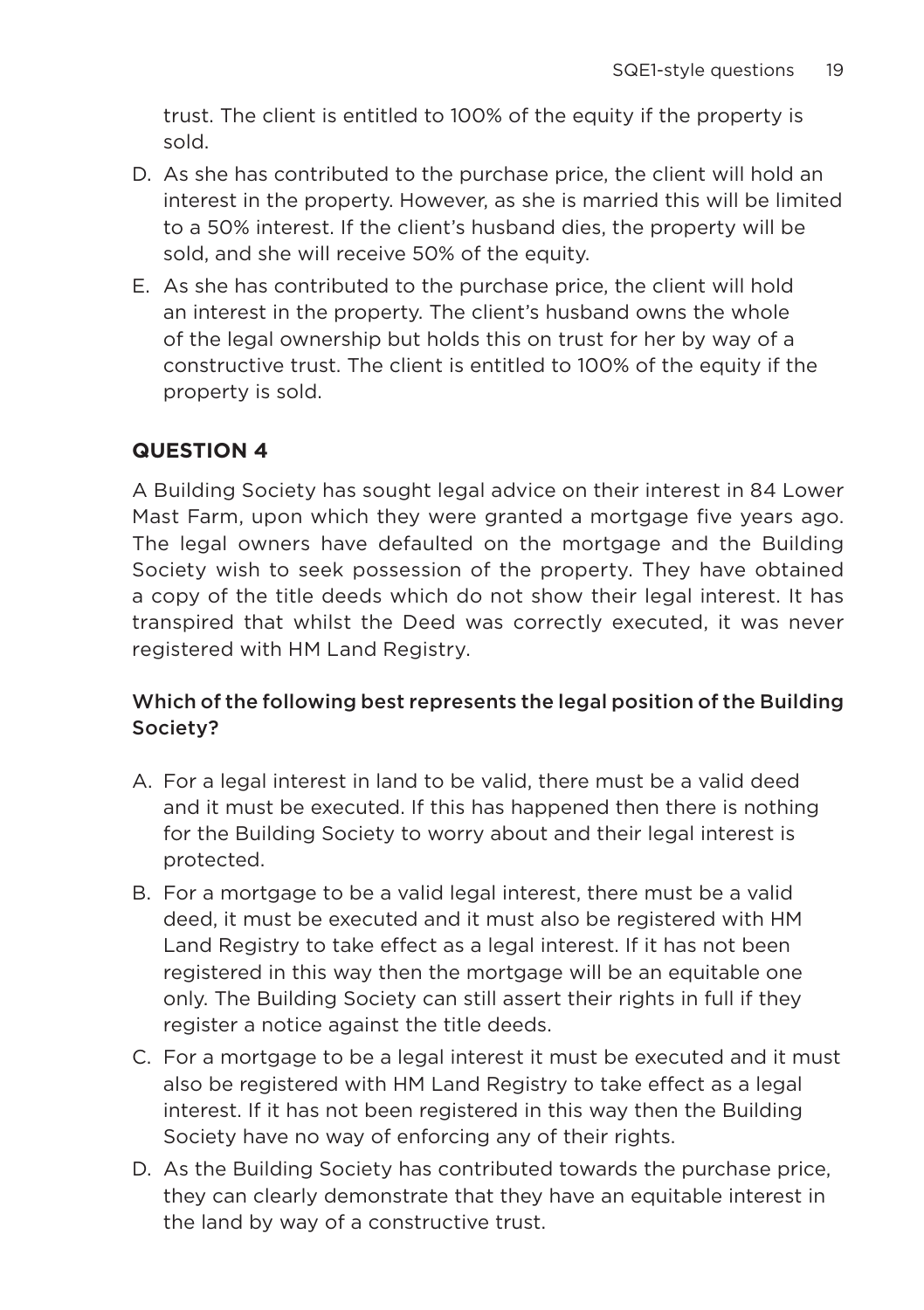E. For a mortgage to be a valid legal interest, there must be a valid deed and it must be executed and they must register a restriction in the property register of the title deeds. If these have been satisfied then there is nothing for the Building Society to worry about and their legal interest is protected.

# **QUESTION 5**

A client has sought advice on the validity of an agreement made with a neighbour over the purchase of a small strip of the neighbouring land. This was a verbal agreement between them, and the neighbour told the client that the land would be left to him in his Will. The neighbour has recently died and the client has been made aware that there is no Will and the entire neighbouring estate, including the strip of land promised to him, has been inherited by the neighbour's family. They are now refusing to uphold the verbal agreement.

#### Does the client have any demonstrable interest in the neighbouring land?

- A. As the neighbour had verbally promised this land to the client there was no need for a deed. As long as the parties were in agreement with the transaction then it will be valid and the client can enforce this agreement against the neighbour's family.
- B. As the neighbour had verbally promised this land to the client then there was no need for a deed and the client can rely on the doctrine of promissory estoppel to enforce this agreement against the neighbour's family.
- C. As the neighbour has verbally promised this land to the client then there would be no legal estate demonstrated unless a deed has been signed and it has been registered with HM Land Registry. That would have then transferred the land from the legal ownership of the neighbour to the client. As this has not happened and the land has not been left in a Will then the client will have no claim against the neighbouring estate.
- D. As the neighbour has verbally promised this land to the client then this would be a legal interest in the land by way of right of entry. The client has the right to use the land for as long as he wishes in accordance with the agreement made.
- E. As the neighbour has verbally promised this land to the client then this would be an equitable right by way of a constructive trust. The client has the right to use the land for as long as he wishes in accordance with the agreement made.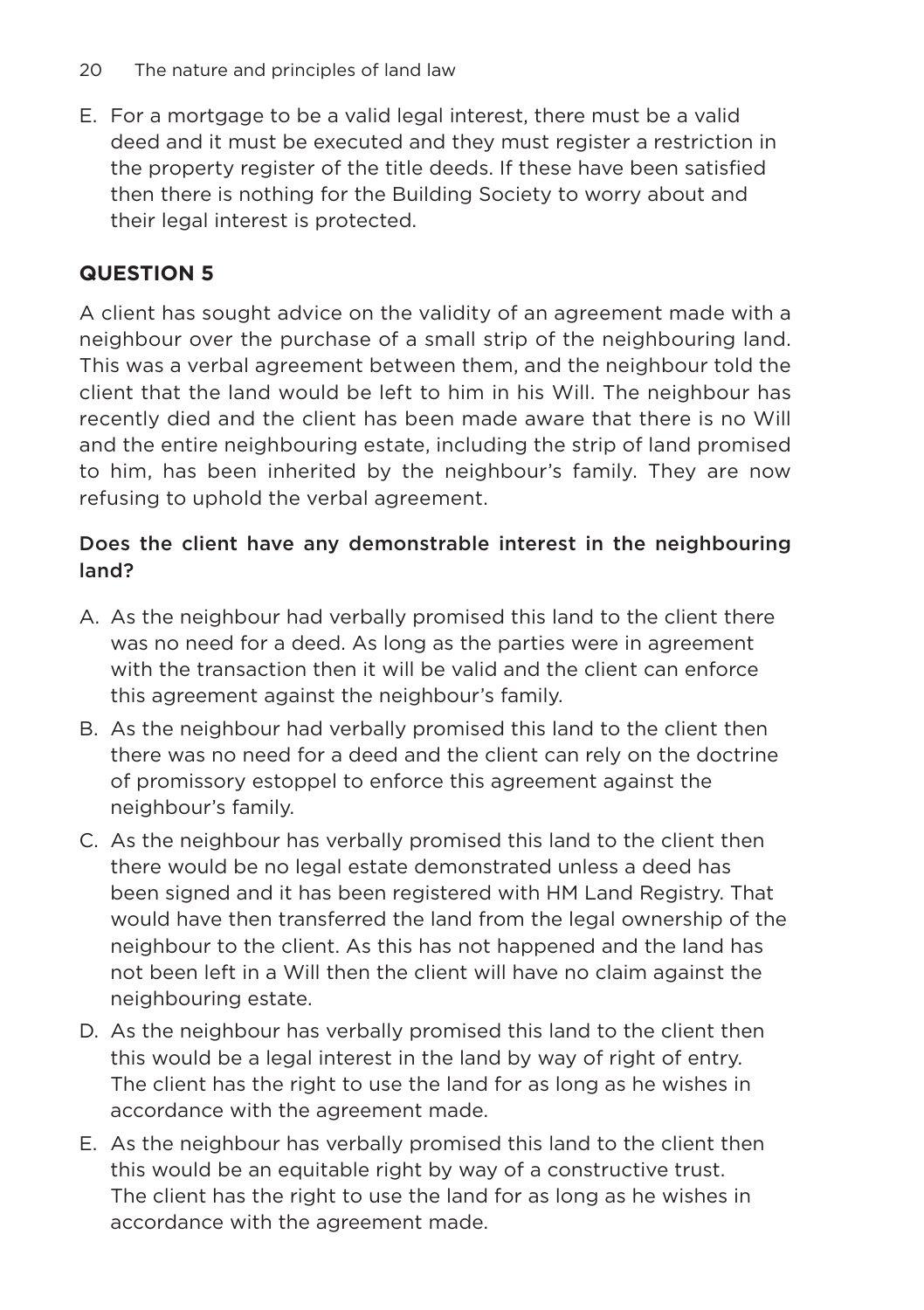# **ANSWERS TO QUESTIONS**

#### Answers to 'What do you know already?' questions at the start of the chapter

- 1) The correct answer was false. Mines and minerals have been deemed by statute to be the property of the Crown. Other corporeal hereditaments, such as plants and animals can form part of the land, except for water, but landowners can be granted rights to take from the water.
- 2) The correct answer was D. Airspace is only included in the land to such a height as is necessary for the ordinary use and enjoyment of the land. Whilst that can be subjecting in nature, it is not expected that any landowner will need to use airspace to the height that aircraft will use and as such it is not considered trespass.
- 3) The correct answer was true. A general rule is that if you need to destroy or damage an item to remove the same then it would be considered a fixture and form part of the land. Where there is any ambiguity over this then the courts would look at the degree and purpose of annexation to determine whether something is a fixture or chattel.
- 4) The correct answer was A. They are both named on the title deeds and so both hold the legal estate in the land. They also both contributed equally to the purchase price and as such they are both entitled to the equity from the land and so hold the equitable interest together.
- 5) The correct answer was false. Restrictive covenants are only ever going to be equitable interests in land. They may be permanently binding on future owners, but that does not in itself make it a legal interest.

#### Answers to end-of-chapter SQE1-style questions

Question 1:

The correct answer was E. This is because despite 'mines and minerals' being included within the statutory definition of land, all mines were privatised in 1994 and as such, statute now confirms that reserves of coal will not belong to individual landowners. Options A-D are all incorrect as they suggest that the client can extract the coal, either with permission or in the absence of any legal agreement registered against the title deeds.

# Question 2:

The correct answer was A. This is because whether an item is a fixture or a chattel is usually fairly straightforward, but where there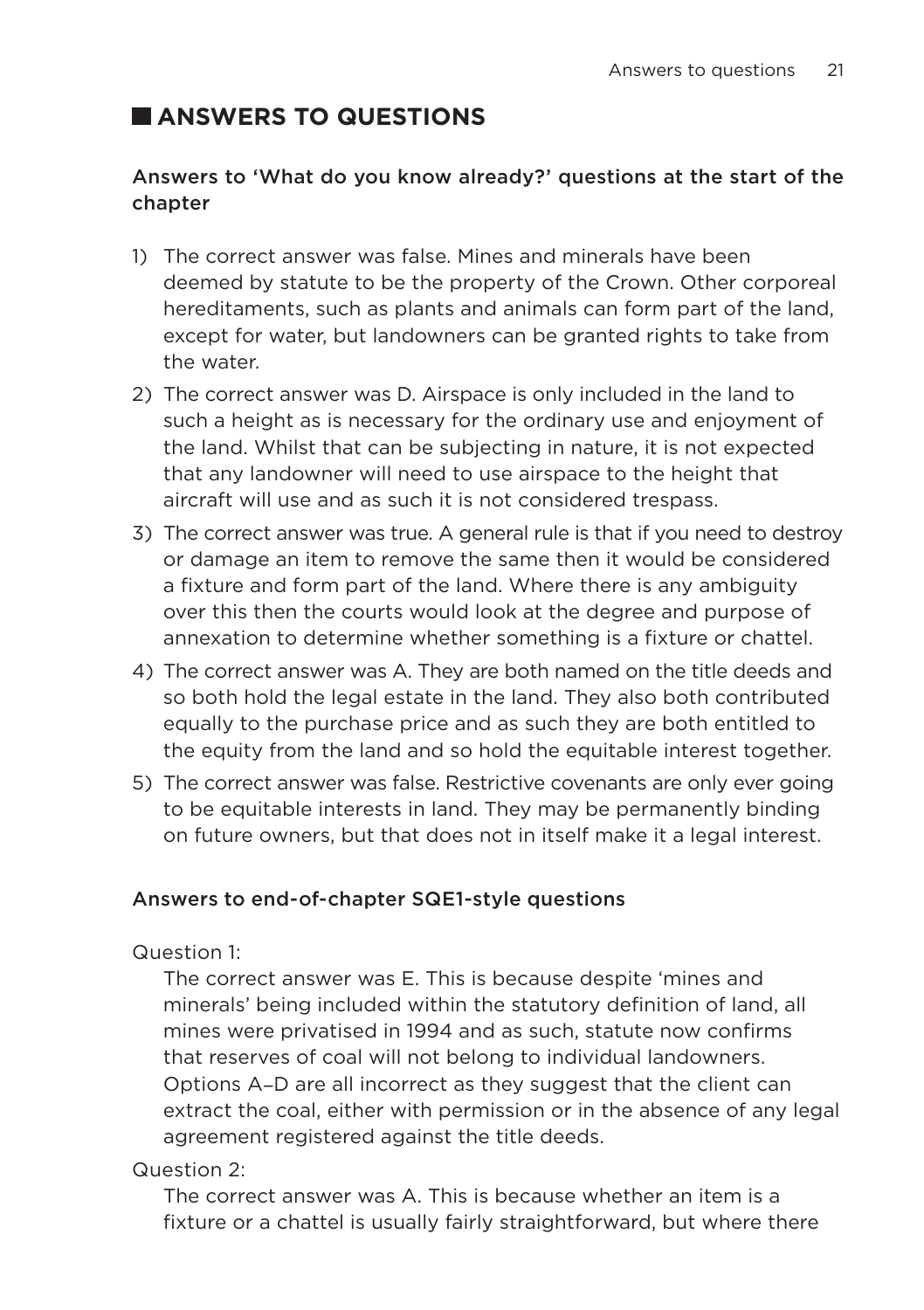is any ambiguity you need to consider the degree of annexation and the purpose of annexation. Here, the microwave was part of a fitted kitchen and damage has been caused when removing it, meaning it is a fixture. The light fittings and switches, however, are unlikely to have caused damage when being removed and so the purpose of annexation would be considered; here it would seem obvious that they were fitted to create a temporary improvement and so would be a chattel. Option B is incorrect as if there has been incorrect legal advice given then the client may well have a private action against that solicitor and so it is incorrect to say there is nothing he can do. Options C, D and E are incorrect as they do not consider that one of the items is a fixture and the other is a chattel.

#### Question 3:

The correct answer was C. This is because this is a clear example of a trust, which provides an equitable right to the party who does not have legal ownership of the property. Option A is incorrect as whilst it is true that the client does not have legal ownership, this also states that she has no entitlement to benefit from the property, which is incorrect. Option B is incorrect as legal ownership of property does not transfer automatically. There must always be a deed registered with HM Land Registry. Option D is incorrect as this states that the client's interest is limited to 50%; as she contributed 100% of the purchase price then it is not limited to 50% simply due to their marriage. Option E is incorrect as this refers to a constructive trust. The distinction between the resulting and constructive trust is that this was a direct contribution to the purchase price, which makes this a resulting trust.

#### Question 4:

The correct answer was B. This is because this is a clear example of the principles of fairness that equity provides. It would be unjust for the mortgagee to lose their investment due to no fault of their own. The requirements have not been met for this to be a legal mortgage and so it will automatically fall to an equitable interest. They do need to register a notice against the title deeds, which is considered further in Chapters 2 and 8. Options A and E are incorrect as legal interests are only valid if they are made by a deed and registered. Option C is incorrect as it states that the Building Society have no way of enforcing their rights; however, if they register a notice against the title deed, they can enforce their rights. Option D is incorrect as the grant of a mortgage does not confer an equitable interest upon a mortgage lender by way of a constructive trust.